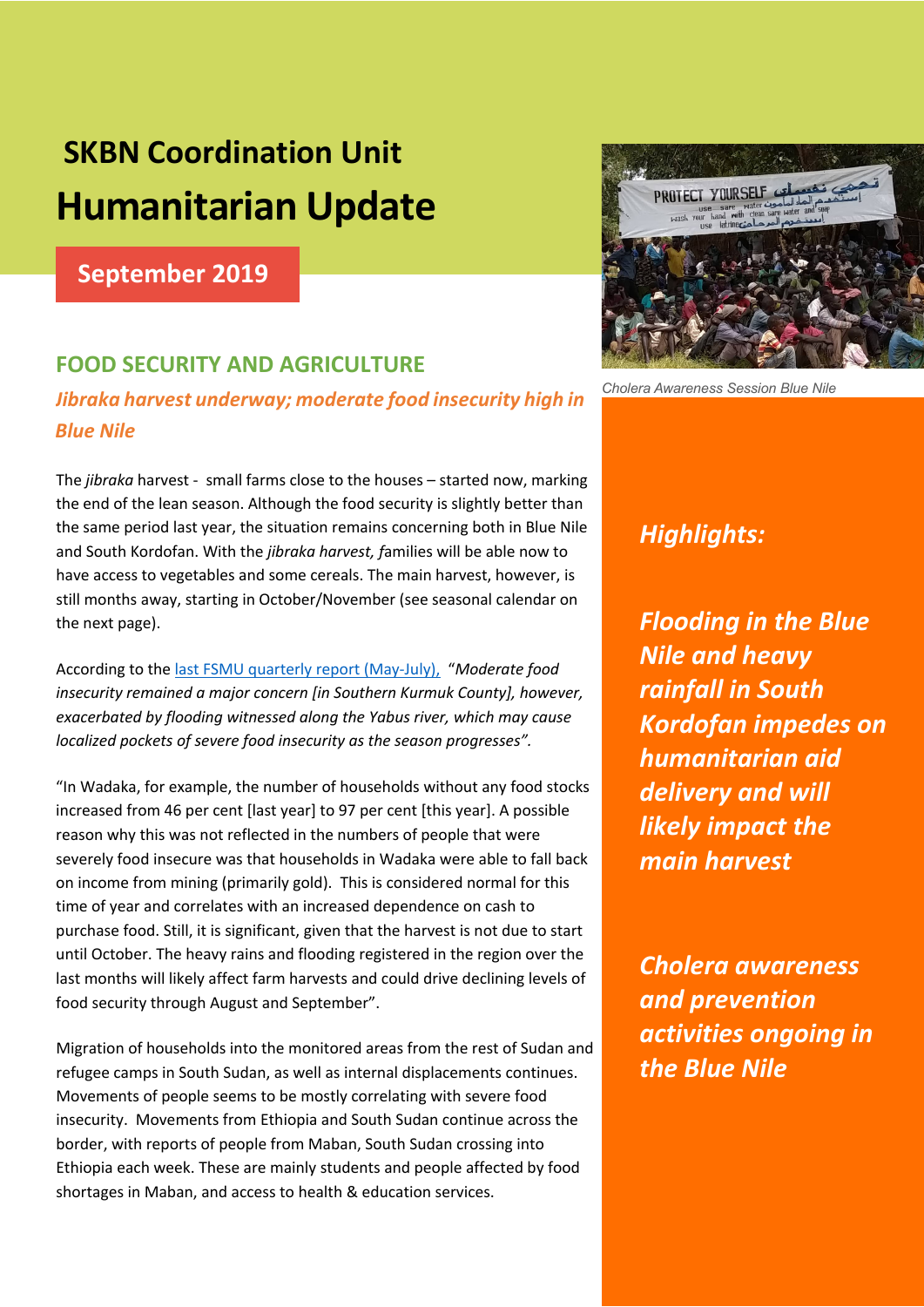

*Seasonal calendar for South Kordofan and Blue Nile*

Market functionality in the Central and Western part of South Kordofan is reportedly good, while market prices seems to be stable, if not lower in some cases, than the same time last year. Some staples such as sorghum have been available on the market and will likely keep market prices lower than in the rest of Sudan, where shortages of fuel and the devaluation of the Sudanese Pound continue to impact the economy.

In Blue Nile, traders have been mostly unable to access markets mainly due to the heavy rains. According to the FSMU monthly market brief "In July, 89 per cent of the families, the highest percentage since July 2016, reported that their food stocks would not last more than a month. Food insecurity levels will likely increase over the coming months in Southern Kurmuk County due to an increased dependence on markets for staple foods and the probability of high market prices. Close monitoring of the situation is therefore recommended".

#### **WASH**

#### *Awareness raising and preventative measures ongoing*

Cholera awareness raising and preventative measures are ongoing in the government SPLM-N controlled areas of Blue Nile.

#### **HEALTH**

#### *Funding gaps, cholera major risk for the communities in Blue Nile*

According to reports from medical staff, in the last month over 40 cases of impetigo have been recorded in the Blue Nile. This highly contagious skin infection is easily treated with antibiotics, if available. The health sector in the Blue Nile is under immense stress due to insufficient number of clinics, drug supplies to existing clinics and lack of support for complicated and emergency cases.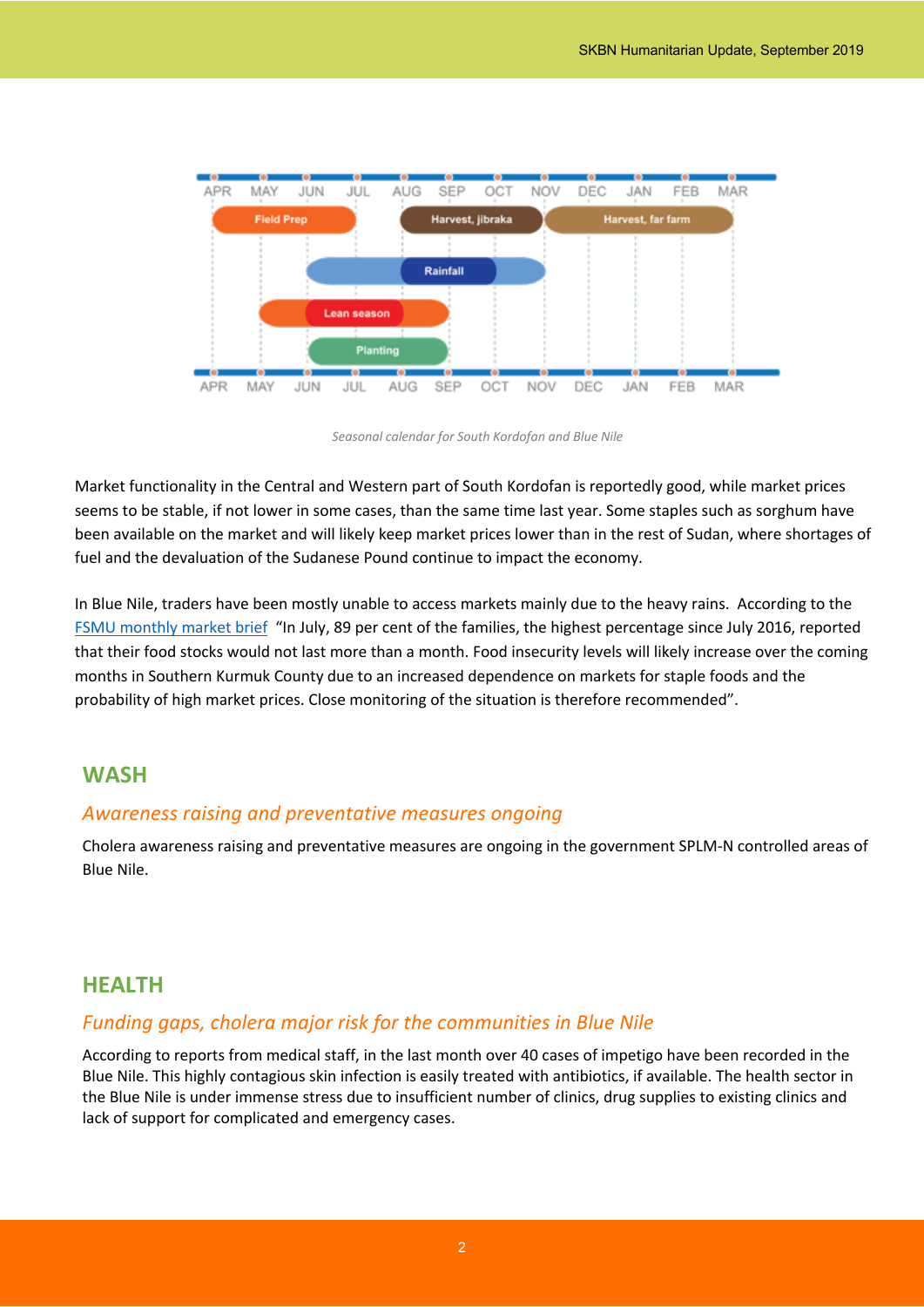Cholera awareness raising and preventative measures are ongoing in the government SPLM-N controlled areas of Blue Nile. Yabus and Komo Ganza payam in Southern Kurmuk county are at risk due to its proximity to the neighbouring Ethiopia. Returnees from Blue Nile never cross directly into SPLM-N liberated area in Blue Nile. Rather they cross into Ethiopia through refugee camps, then diagonally cross into the liberated area of the region via Ethiopian route from Benishangul Gumuz region in Assosa. Humanitarian agencies continue to mobilize resources and extra handwashing stations have been built in the last month along with awareness raising campaigns in all four payams of Southern Kurmuk County. However, response to the crisis will be very difficult due to the fragile health sector and poor roads.

According to the latest OCHA Sudan bulletin, an estimated 13,000 cholera cases are expected in the next 6 months in high-risk states of Sudan. The number of suspected cholera cases continues to rise, with 231 cases—including eight deaths—reported in Blue Nile and Sennar states as of 2 October 2019. WHO is planning to conduct a vaccination campaign for 1.6 million people in both states starting mid-October, which may not reach the people in the liberated areas of Blue Nile, leaving them at increased risk of infection. With lack of treatment services, high mortality can be anticipated.

## **EDUCATION**

#### *Primary schools will re-open in October & November*

Primary schools will re-open in October in South Kordofan and in November in Blue Nile after the three-month break taken for the cultivation season in the Areas.

More than 50 percent of teachers are untrained, and a survey conducted in 2017 found that on average there was one teacher to 54 students' ratio. Moreover, infrastructure in the Areas do not support the number of students with adequate teaching facilities and materials. Education is one of the top priorities for the people of the Two Areas and consistently one of the main reasons for leaving the areas for neighbouring countries. Not only does this separate child from their families for long periods of time but impacts the cultural exposure of these children.

## **SECURITY, ACCESS AND PROTECTION**

#### *Relative calm continues*

No incidents of insecurity have been reported from the areas monitored. Free movement is reported in both Areas, with easier access for traders in Western Jebels than in the last few months.

Heavy rains and flooding in specific localities in both Areas have destroyed crops and houses. This has made thousands of households vulnerable in Thobo and Western Kadugli in South Kordofan; and across all four payams of Southern Kurmuk County of the Blue Nile. Flooding, muddy roads, and particularly flooded rivers due to heavy rains have impeded humanitarian aid deliveries in some areas, especially in Blue Nile. However, there has been unusually heavy rains for this time of year in South Kordofan as well and the rivers have cut off movements. Khor Galab, in particular, is still flooded, cutting off North-South transport in the area.

*The SKBN CU reports security incidents according to the information received from a variety of sources. This information does not include a comprehensive verification of perpetrators or damages.*

*This monthly update on humanitarian issues in the Blue Nile and South Kordofan states is compiled by the SKBN Coordination Unit. With three main functions of* information*,* coordination *and* advocacy*, the SKBNCU strives to put out regular and accurate information on the humanitarian situation of people affected by the conflict since 2011. Please send your comments to coordination@skbncu.org*